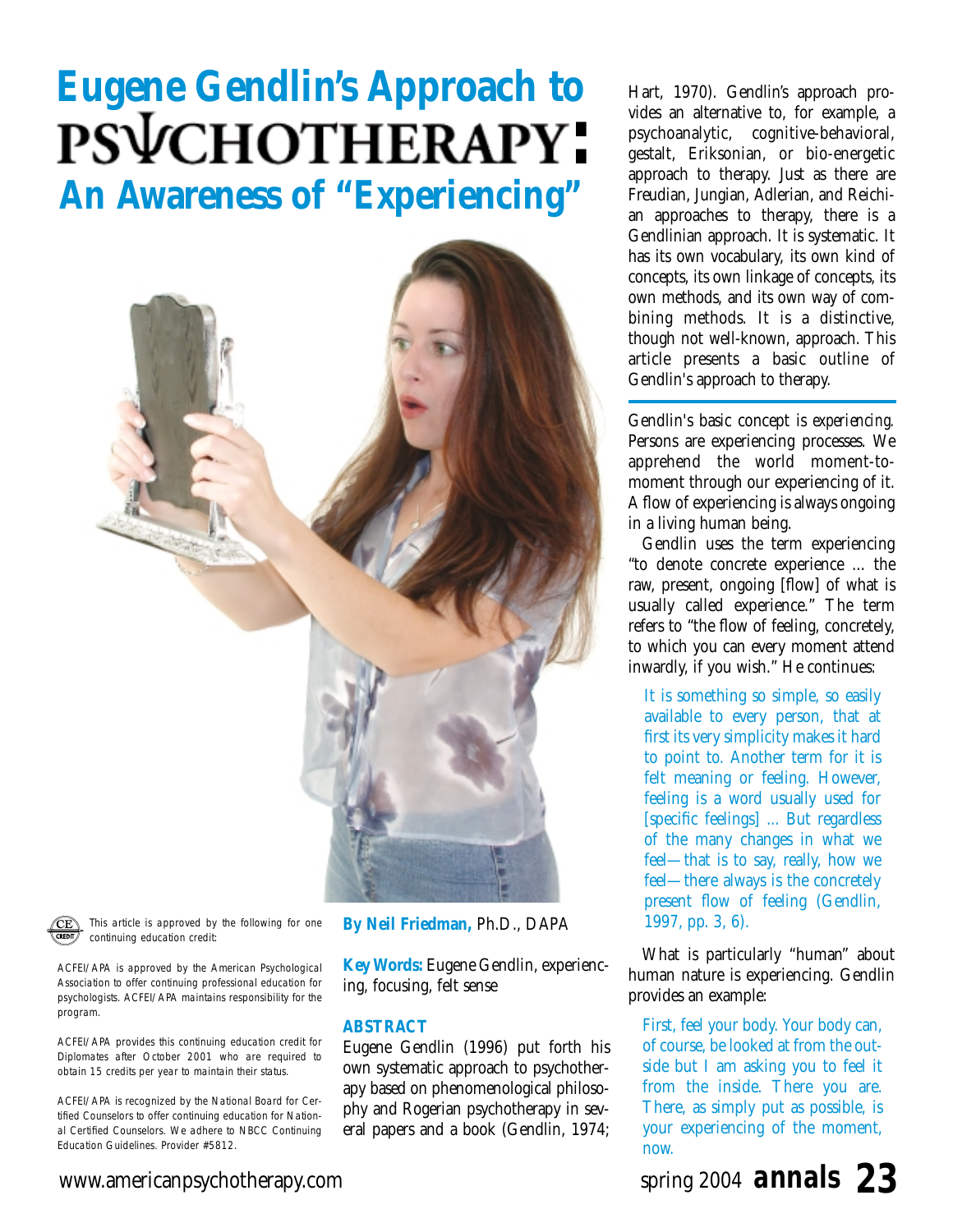

## **Eugene Gendlin, Ph.D**

He concludes of experiencing, "Notice, it is always there for you" (1997, pp. 7, 13).

With his well-known emphasis on the "here and now," Fritz Perls was the cheerleader of experiencing. Gendlin is its philosopher. Experiencing is our ongoing understanding of an everchanging now. Before we have explicit words, concepts, or other symbols, we

understand the now viscerally through our experiencing of it. Human beings are not complexes, traits, or other contents. Human beings are their experiencing process.

What are the characteristics of experiencing?

Experiencing is *bodily felt*, "rather than thought, known, or verbalized." It is concrete, lived experience rather than constructs, abstractions, or generalizations about experience. It is pre-conceptual. It is there before concepts. It is internally

differentiable—that is, different concepts can be made from it and thus different vocabularies can be used to speak of it. This is because it has implicit richness. There is always a "more" in any experiencing than can be made explicit at any moment. And, finally, it can become the object of direct reference. One can always turn one's attention inside and "tune in to," "look at," or "listen to" one's experiencing (Gendlin,

1961, p. 234).

When I make direct reference to my experiencing, Gendlin calls what I find the *felt sense,* a term he coined. A felt sense is a bodily felt, implicitly rich "sense of some situation, problem, or aspect of one's life." It is "the holistic, implicit, bodily sense of a complex situation" (Gendlin, 1996, pp. 20, 58).

Human beings can have a felt sense of most anything. This is extremely important to understand. Stop for a moment. Go inward. What is your felt sense of right now? What is your felt sense of yourself? What is your felt sense of your health? What is your felt sense of your career? What is your felt sense of your relationship situation? What is your felt sense of the world situation?

For Gendlin, the felt sense is crucial to psychotherapy. Psychotherapy begins when one makes direct reference to one's felt sense of the problem, issue, situation, or concern upon which one is working. By staying with the felt sense

**"Here is a simple example of a felt sense... What is my feeling of my writing right now? What is my felt sense of it? My felt sense is in my belly, it is 'turgid ... struggling ... trying too hard to make my point.' When I thus symbolize the felt sense, I feel more relaxed and calm. This is the felt shift. I go back to my writing from this now more-relaxed place."**

> and finding a symbol that matches it, the felt sense unfolds its meanings and shifts. This *felt shift*—another term that Gendlin coined—is the feeling of therapeutic change actually happening. Psychotherapy, from this point of view, is a series of steps of finding felt senses, being friendly to them, accurately symbolizing them, and then feeling felt shifts.

Here is a simple example of a felt sense and how to begin to process it. What is my feeling of my writing right now? What is my felt sense of it? My felt sense is in my belly, it is "turgid ... struggling ... trying too hard to make my point." When I thus symbolize the felt sense, I feel more relaxed and calm. This is the felt shift. I go back to my writing from this now more-relaxed place.

The felt sense can also be a present experiencing of a past event. What is my felt sense now of how I felt this morning when my computer froze? The felt sense is in the scrunching up of my face, and the words are "irritated ... frustrated ... stymied ..." When I say "stymied," which feels most accurate, my face relaxes and I feel better.

The felt sense can also be my present experiencing of a long-ago event, such as a trauma. How do I feel about the eye operation I had at age 4? The feeling is in my chest, and the words are "sad ... sorrowful ... about how much it

> affected me ... especially the being left."

After I say "especially the being left," there is a shift inside. I feel relief.

Let us return now to the language of experiencing and say some of this over. For therapy to succeed, in this view, it must make contact with the client's experiencing process. There has to be a felt dimension to therapy. "Genuine psychotherapy [begins] ... at the point of going beyond the intellectual approach by

helping the patient to an immediate, present experiencing of his problems" (1961, p. 234). The therapist aims to give what Gendlin calls the experiential response; that is, a response that points at the experiencing process in the client. The best therapeutic response is one that has "a concrete experiential effect in the [client]" (1968, p. 208).

In one of his best works, "The Experiential Response," Gendlin shows that